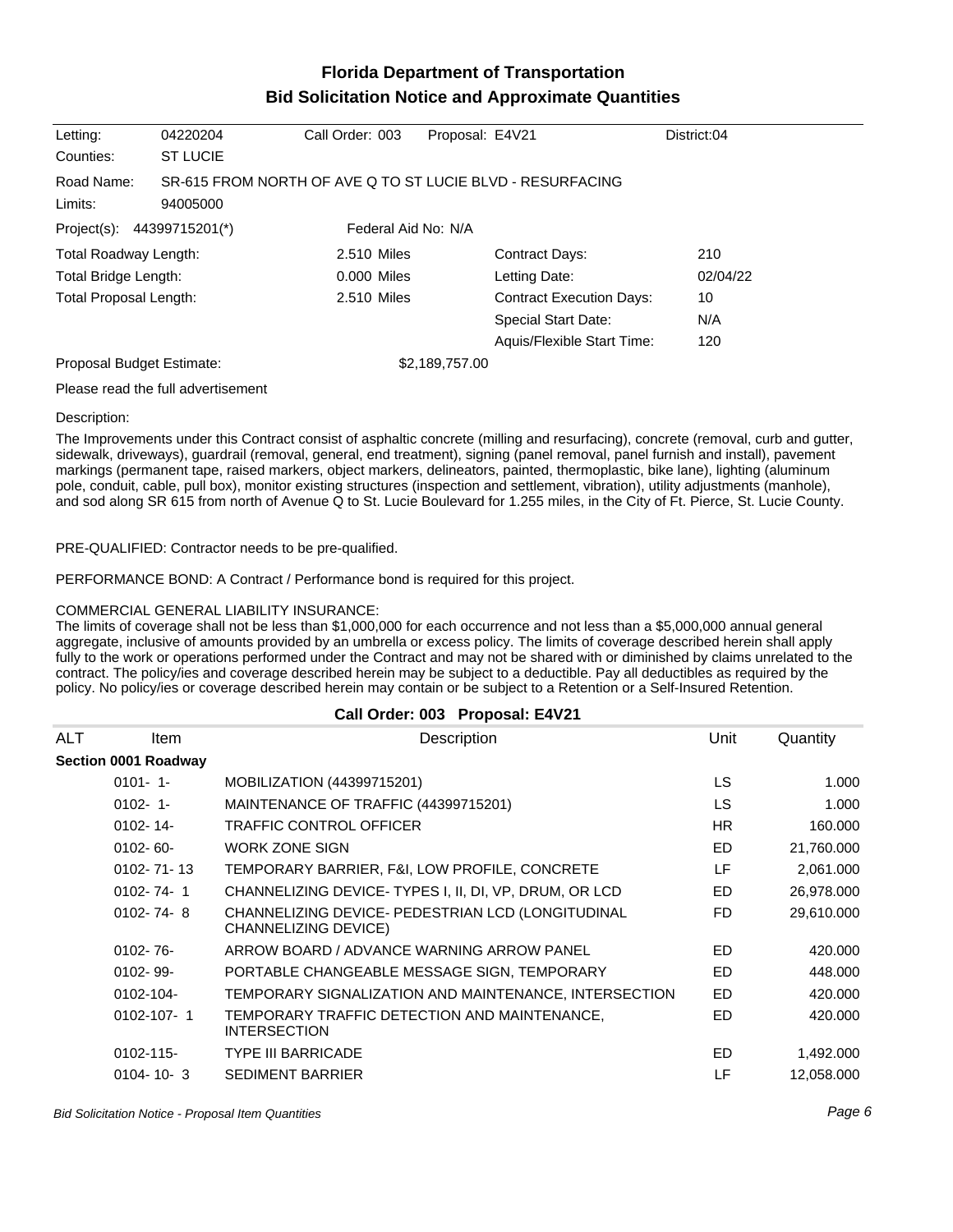# **Call Order: 003 Proposal: E4V21**

| ALT | Item            | Description                                                                                    | Unit      | Quantity   |
|-----|-----------------|------------------------------------------------------------------------------------------------|-----------|------------|
|     | $0104 - 18 -$   | <b>INLET PROTECTION SYSTEM</b>                                                                 | EA        | 82.000     |
|     | $0107 - 1 -$    | LITTER REMOVAL                                                                                 | AC        | 71.920     |
|     | $0107 - 2 -$    | <b>MOWING</b>                                                                                  | AC        | 52.810     |
|     | $0108 - 1 -$    | MONITOR EXISTING STRUCTURES- INSPECTION AND SETTLEMENT<br>MONITORING (44399715201)             | <b>LS</b> | 1.000      |
|     | $0108 - 2$      | MONITOR EXISTING STRUCTURES- VIBRATION MONITORING<br>(44399715201)                             | LS        | 1.000      |
|     | $0110 - 1 - 1$  | CLEARING & GRUBBING (44399715201)                                                              | <b>LS</b> | 1.000      |
|     | $0110 - 4 - 10$ | REMOVAL OF EXISTING CONCRETE                                                                   | SY        | 1,339.000  |
|     | $0110 - 21 -$   | TREE PROTECTION BARRIER                                                                        | LF        | 50.000     |
|     | $0120 - 71$     | REGULAR EXCAVATION (3-R PROJECTS ONLY) (44399715201)                                           | LS.       | 1.000      |
|     | 0285-709-       | OPTIONAL BASE, BASE GROUP 09                                                                   | SY        | 71.000     |
|     | $0327 - 70 - 8$ | MILLING EXISTING ASPHALT PAVEMENT, 2 1/2" AVG DEPTH                                            | <b>SY</b> | 47,902.000 |
|     | $0334 - 1 - 53$ | SUPERPAVE ASPHALTIC CONCRETE, TRAFFIC C, PG76-22                                               | <b>TN</b> | 3,304.900  |
|     | 0337- 7-82      | ASPHALT CONCRETE FRICTION COURSE, TRAFFIC C, FC-9.5, PG 76-<br>22                              | <b>TN</b> | 3,298.100  |
|     | $0339 - 1 -$    | MISCELLANEOUS ASPHALT PAVEMENT                                                                 | TN        | 23.800     |
|     | $0425 - 5$ -    | MANHOLE, ADJUST                                                                                | EA        | 22.000     |
|     | 0515-2-311      | PEDESTRIAN/ BICYCLE RAILING, ALUMINUM ONLY, 42" TYPE 1                                         | LF        | 68.000     |
|     | 0515-4-101      | BULLET RAIL, TRIPLE RAIL, PROJECT 443997-1-52-01                                               | LF        | 158.000    |
|     | $0520 - 1 - 10$ | CONCRETE CURB & GUTTER, TYPE F                                                                 | LF        | 1,305.000  |
|     | $0522 - 1$ -    | CONCRETE SIDEWALK AND DRIVEWAYS, 4" THICK                                                      | <b>SY</b> | 436.000    |
|     | $0522 - 2 -$    | CONCRETE SIDEWALK AND DRIVEWAYS, 6" THICK                                                      | SY        | 614.000    |
|     | $0527 - 2 -$    | <b>DETECTABLE WARNINGS</b>                                                                     | <b>SF</b> | 662.000    |
|     | $0536 - 1 - 1$  | GUARDRAIL - ROADWAY, GENERAL TL-3                                                              | LF        | 549.000    |
|     | 0536-8-122      | GUARDRAIL TRANSITION CONNECTION TO RIGID BARRIER, F&I-<br>INDEX 536-002, APPROACH TL-3         | EA        | 4.000      |
|     | 0536-8-123      | GUARDRAIL TRANSITION CONNECTION TO RIGID BARRIER, F&I-<br>INDEX 536-002, TRAILING              | EA        | 4.000      |
|     | 0536-73-        | <b>GUARDRAIL REMOVAL</b>                                                                       | <b>LF</b> | 622.000    |
|     | 0536-85-20      | <b>GUARDRAIL END TREATMENT- TRAILING ANCHORAGE</b>                                             | EA        | 4.000      |
|     | 0536-85-24      | <b>GUARDRAIL END TREATMENT- PARALLEL APPROACH TERMINAL</b>                                     | EA        | 4.000      |
|     | $0570 - 1 - 2$  | PERFORMANCE TURF, SOD                                                                          | SY        | 219.000    |
|     | $0570 - 1 - 3$  | PERFORMANCE TURF, SOD AND SOIL- SHOULDER TREATMENT<br><b>INDEX 570-010</b>                     | SY        | 7,307.000  |
|     | 0695-7-600      | TRAFFIC MONITORING SITE CABINET, REMOVE EXISTING CABINET                                       | EA        | 2.000      |
|     | $0706 - 1 - 3$  | RAISED PAVEMENT MARKER, TYPE B                                                                 | EA        | 584.000    |
|     | 0710-11-101     | PAINTED PAVEMENT MARKINGS, STANDARD, WHITE, SOLID, 6"                                          | GM        | 3.633      |
|     | 0710-11-123     | PAINTED PAVEMENT MARKINGS, STANDARD, WHITE, SOLID FOR<br>CROSSWALK AND ROUNDABOUT, 12"         | LF        | 2,341.000  |
|     | 0710-11-125     | PAINTED PAVEMENT MARKINGS, STANDARD, WHITE, SOLID FOR<br>STOP LINE OR CROSSWALK, 24"           | LF        | 601.000    |
|     | 0710-11-131     | PAINTED PAVEMENT MARKINGS, STANDARD, WHITE, SKIP, 10-30<br>OR 3-9 SKIP, 6" WIDE                | <b>GM</b> | 2.263      |
|     | 0710-11-141     | PAINTED PAVEMENT MARKINGS, STANDARD, WHITE, 2-4 DOTTED<br>GUIDELINE/ 6-10 DOTTED EXTENSION, 6" | <b>GM</b> | 0.943      |
|     | 0710-11-160     | PAINTED PAVEMENT MARKINGS, STANDARD, WHITE, MESSAGE OR<br>SYMBOL                               | EA        | 28.000     |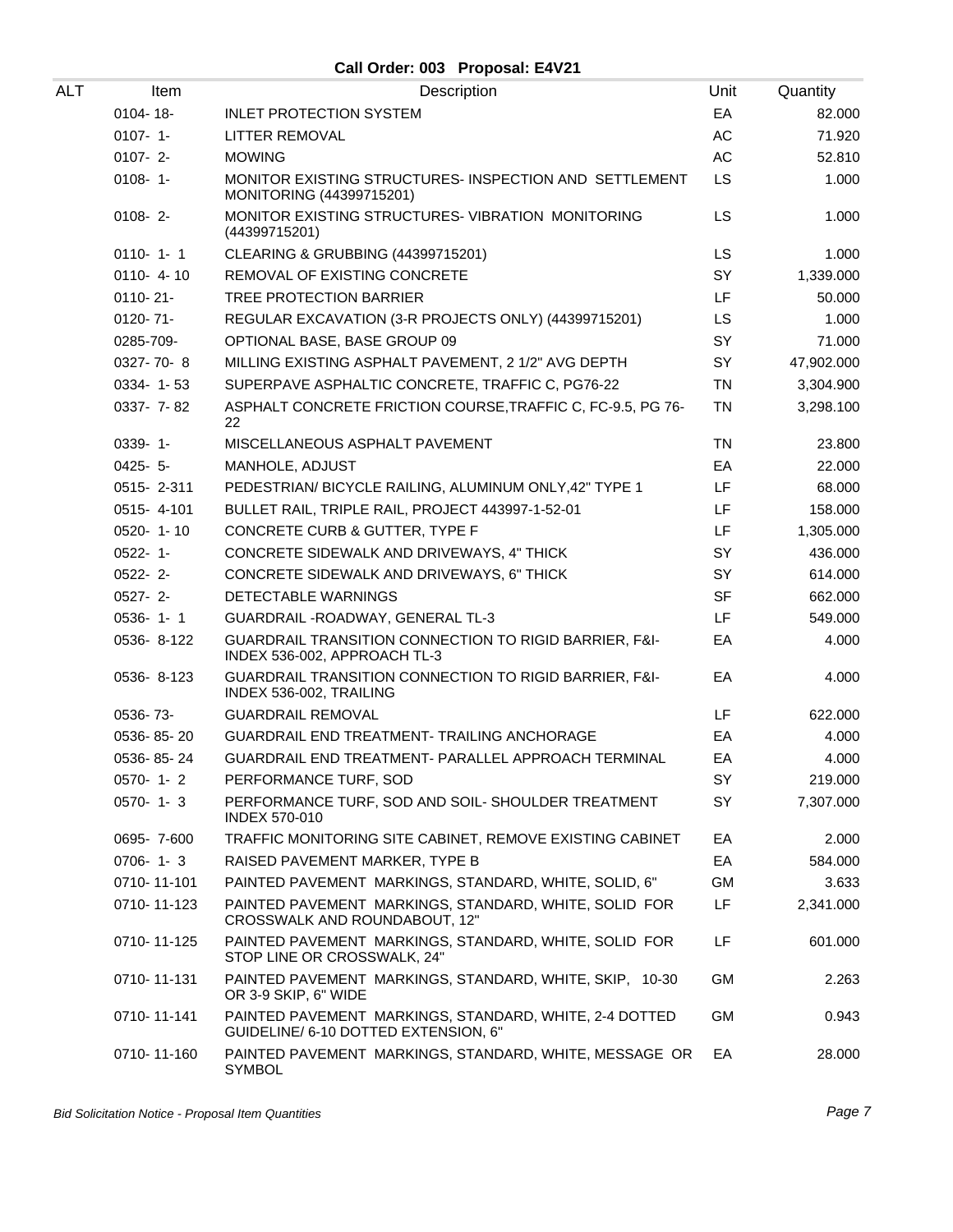# **Call Order: 003 Proposal: E4V21**

| <b>ALT</b> | Item                        | Description                                                                                    | Unit      | Quantity  |
|------------|-----------------------------|------------------------------------------------------------------------------------------------|-----------|-----------|
|            | 0710-11-170                 | PAINTED PAVEMENT MARKINGS, STANDARD, WHITE, ARROWS                                             | EA        | 46.000    |
|            | 0710-11-201                 | PAINTED PAVEMENT MARKINGS, STANDARD, YELLOW, SOLID, 6"                                         | <b>GM</b> | 4.602     |
|            | 0710-11-224                 | PAINTED PAVEMENT MARKINGS, STANDARD, YELLOW, SOLID FOR<br>DIAGONAL OR CHEVRON, 18"             | LF        | 337.000   |
|            | 0710-11-241                 | PAINTED PAVEMENT MARKINGS, STANDARD, YELLOW, 2-4 DOTTED<br>GUIDELINE/6-10 DOTTED EXTENSION, 6" | <b>GM</b> | 0.056     |
|            | 0999-16-                    | PARTNERING, DO NOT BID (44399715201)                                                           | <b>LS</b> | 1.000     |
|            | 0999-25-                    | INITIAL CONTINGENCY AMOUNT, DO NOT BID (44399715201)                                           | LS        | 1.000     |
|            | <b>Section 0002 Signing</b> |                                                                                                |           |           |
|            | 0700-1-11                   | SINGLE POST SIGN, F&I GROUND MOUNT, UP TO 12 SF                                                | AS        | 55.000    |
|            | 0700-1-12                   | SINGLE POST SIGN, F&I GROUND MOUNT, 12-20 SF                                                   | AS        | 18.000    |
|            | 0700-1-13                   | SINGLE POST SIGN, F&I GROUND MOUNT, 21-30 SF                                                   | AS        | 15.000    |
|            | 0700-1-14                   | SINGLE POST SIGN, F&I GROUND MOUNT, 31+ SF                                                     | AS        | 1.000     |
|            | 0700-1-60                   | SINGLE POST SIGN, REMOVE                                                                       | AS        | 45.000    |
|            | $0700 - 2 - 13$             | MULTI- POST SIGN, F&I GROUND MOUNT, 21-30 SF                                                   | AS        | 1.000     |
|            | 0700-2-14                   | MULTI- POST SIGN, F&I GROUND MOUNT, 31-50 SF                                                   | AS        | 3.000     |
|            | 0700-2-60                   | MULTI- POST SIGN, REMOVE                                                                       | AS        | 4.000     |
|            | $0704 - 1 - 2$              | TUBULAR MARKER, DURABLE, 36" YELLOW POST                                                       | EA        | 8.000     |
|            | 0705-10-1                   | <b>OBJECT MARKER, TYPE 1</b>                                                                   | EA        | 6.000     |
|            | 0705-10-3                   | <b>OBJECT MARKER, TYPE 3</b>                                                                   | EA        | 4.000     |
|            | $0706 - 1 - 3$              | RAISED PAVEMENT MARKER, TYPE B                                                                 | EA        | 1,439.000 |
|            | 0710-11-290                 | PAINTED PAVEMENT MARKINGS, STANDARD, YELLOW, ISLAND<br><b>NOSE</b>                             | <b>SF</b> | 167.000   |
|            | 0710-90-                    | PAINTED PAVEMENT MARKINGS, FINAL SURFACE (44399715201)                                         | <b>LS</b> | 1.000     |
|            | 0711-11-102                 | THERMOPLASTIC, STANDARD, WHITE, SOLID, 8" FOR<br>INTERCHANGE AND URBAN ISLAND                  | <b>GM</b> | 0.102     |
|            | 0711-11-123                 | THERMOPLASTIC, STANDARD, WHITE, SOLID, 12" FOR CROSSWALK<br>AND ROUNDABOUT                     | LF        | 2,290.000 |
|            | 0711-11-125                 | THERMOPLASTIC, STANDARD, WHITE, SOLID, 24" FOR STOP LINE<br>AND CROSSWALK                      | LF        | 554.000   |
|            | 0711-11-141                 | THERMOPLASTIC, STANDARD, WHITE, 2-4 DOTTED GUIDELINE/ 6-10<br>GAP EXTENSION, 6"                | <b>GM</b> | 0.964     |
|            | 0711-11-160                 | THERMOPLASTIC, STANDARD, WHITE, MESSAGE OR SYMBOL                                              | EA        | 1.000     |
|            | 0711-11-170                 | THERMOPLASTIC, STANDARD, WHITE, ARROW                                                          | EA        | 47.000    |
|            | 0711-11-180                 | THERMOPLASTIC, STANDARD, WHITE, YIELD LINE                                                     | LF        | 93.000    |
|            | 0711-11-224                 | THERMOPLASTIC, STANDARD, YELLOW, SOLID, 18" FOR DIAGONAL<br>OR CHEVRON                         | <b>LF</b> | 337.000   |
|            | 0711-11-241                 | THERMOPLASTIC, STANDARD, YELLOW, 2-4 DOTTED GUIDE LINE /6-<br>10 DOTTED EXTENSION LINE, 6"     | <b>GM</b> | 0.137     |
|            | 0711-14-125                 | THERMOPLASTIC, PREFORMED, WHITE, SOLID, 24" FOR<br><b>CROSSWALK</b>                            | <b>LF</b> | 671.000   |
|            | 0711-14-160                 | THERMOPLASTIC, PREFORMED, WHITE, MESSAGE                                                       | EA        | 27.000    |
|            | 0711-14-170                 | THERMOPLASTIC, PREFORMED, WHITE, ARROW                                                         | EA        | 27.000    |
|            | 0711-16-101                 | THERMOPLASTIC, STANDARD-OTHER SURFACES, WHITE, SOLID, 6"                                       | GM        | 3.665     |
|            | 0711-16-131                 | THERMOPLASTIC, STANDARD-OTHER SURFACES, WHITE, SKIP, 6",10<br>-30 SKIP OR 3-9 LANE DROP        | GM        | 2.214     |
|            | 0711-16-201                 | THERMOPLASTIC, STANDARD-OTHER SURFACES, YELLOW, SOLID,<br>6"                                   | GM        | 2.533     |